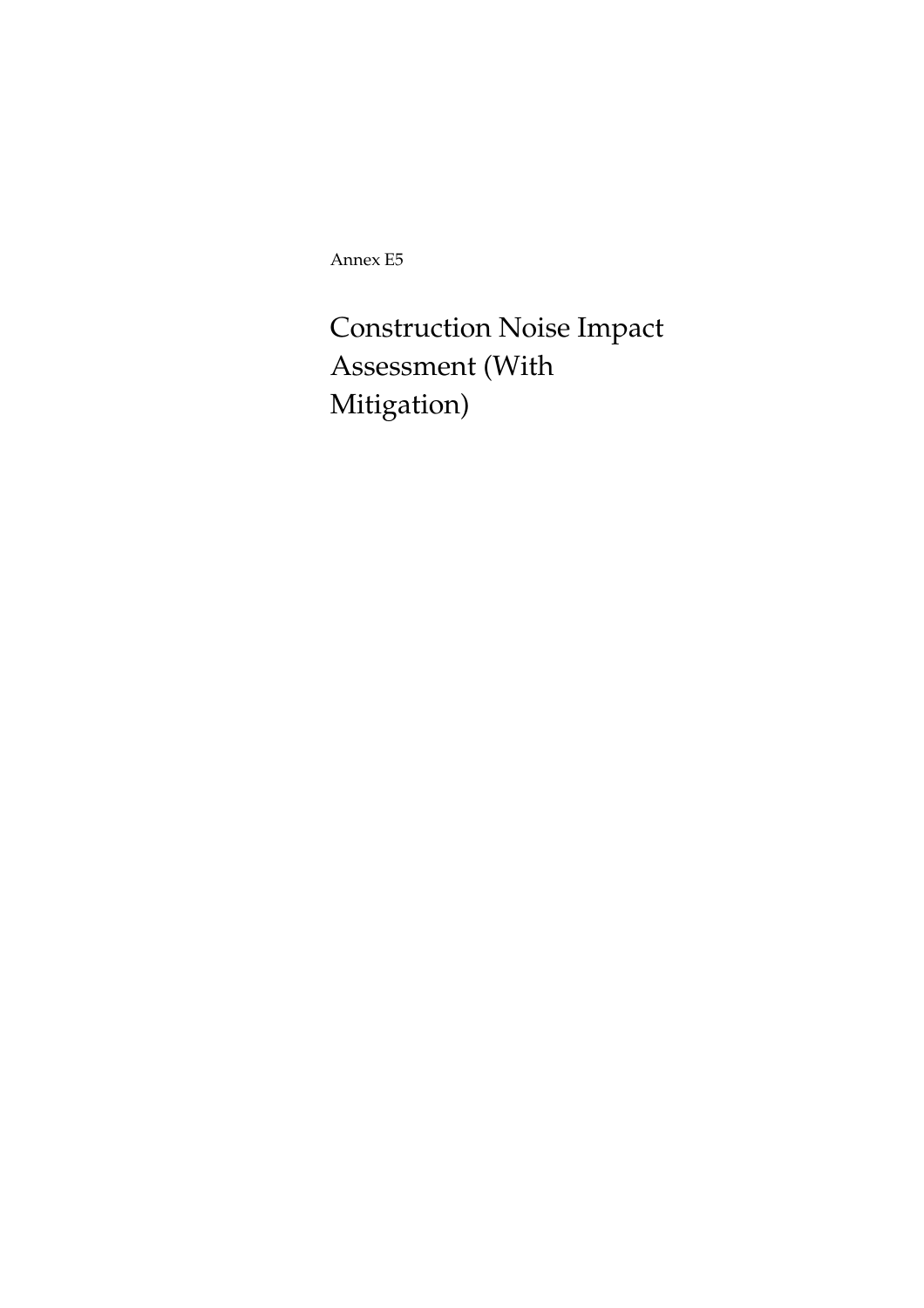| Annex E5-1                       | <b>Construction Plant Inventory - Mitigated</b>             |                                                        |                              |              |                                       |           |                             | For V2 only [5]:       |                                                               |               |
|----------------------------------|-------------------------------------------------------------|--------------------------------------------------------|------------------------------|--------------|---------------------------------------|-----------|-----------------------------|------------------------|---------------------------------------------------------------|---------------|
| No. Activities                   | Plant                                                       | $\text{TM}$ / $\text{EPD}^{[1]}$ /<br>BS 5228 ref. [1] | No. of<br>PME                | time % dB(A) | On- Unit SWL, SWL,                    |           | $dB(A)^{[2]}$ $dB(A)^{[2]}$ | Control <sup>[3]</sup> | Total SWL, Type of Noise Noise reduction, Total SWL,<br>dB(A) | $dB(A)^{[2]}$ |
| Sha Lo Tung Road Improvement     |                                                             |                                                        |                              |              |                                       |           |                             |                        |                                                               |               |
| 1 Road Improvement Works Phase 1 |                                                             |                                                        |                              |              | Maximum SWL for Phase $1^{[4]} = 112$ |           |                             |                        | Maximum SWL for Phase $1^{[4]} = 110$                         |               |
| Group A: Slope Works             | Drill, hand-held                                            | EPD/PME/11                                             | 6                            | 100% 89      |                                       | 97        | 111                         |                        |                                                               | 108           |
|                                  | Air Compressor, air flow > 10m3/min and < 30r CNP 002       |                                                        | $\overline{2}$               | 100% 102     |                                       | 105       |                             |                        |                                                               |               |
|                                  | Generator, silenced, 75dB(A) at 7m                          | <b>CNP 102</b>                                         | $\overline{2}$               | 100%         | 100                                   | 103       |                             |                        |                                                               |               |
|                                  | Grout pump                                                  | EPD/PME/15                                             | $\overline{2}$               | 100%         | 105                                   | 108       |                             | Noise Barrier          | $-10$                                                         |               |
| Group B: Excavation Works        | Lorry, with crane/grab, 5.5 tonne < gross vehicl EPD/PME/36 |                                                        | $\,1$                        | 100%         | 105                                   | 105       | 110                         |                        |                                                               | 110           |
|                                  | Tracked Excavator/loader                                    | <b>BS D3 97</b>                                        | $\overline{2}$               | 100% 105     |                                       | 108       |                             |                        |                                                               |               |
| Group C: Filling Works           | Compactor, vibratory                                        | <b>CNP 050</b>                                         | $\mathbf{1}$                 | 100%         | 105                                   | 105       | 105                         |                        |                                                               | 105           |
| Group D: Road Works              | Hydraulic breaker, excavator mounted                        | <b>BS D8 12</b>                                        | $\overline{2}$               | 100%         | 106                                   | 109       | 112                         | Noise Barrier          | -5                                                            | 110           |
|                                  | Tracked Excavator/loader                                    | <b>BS D3 97</b>                                        | $\sqrt{2}$                   | 100%         | 105                                   | 108       |                             |                        |                                                               |               |
|                                  | Concrete mixer (electric)                                   | <b>CNP 045</b>                                         | $\overline{2}$               | 100%         | 96                                    | 99        |                             |                        |                                                               |               |
|                                  | Poker, vibratory, hand-held                                 | <b>BS</b> D6 40                                        | $\mathbf{1}$                 | 100%         | 98                                    | 98        |                             | Noise Barrier          | -5                                                            |               |
| 2 Road Improvement Works Phase 2 |                                                             |                                                        |                              |              | Maximum SWL for Phase $2^{[4]} = 112$ |           |                             |                        |                                                               |               |
| Group A: Slope Works             | Drill, hand-held                                            | EPD/PME/11                                             | 6                            | 100%         | 89                                    | 97        | 111                         |                        |                                                               |               |
|                                  | Air Compressor, air flow > 10m3/min and < 30r CNP 002       |                                                        | $\overline{2}$               | 100%         | 102                                   | 105       |                             |                        |                                                               |               |
|                                  | Generator, silenced, 75dB(A) at 7m                          | <b>CNP 102</b>                                         | $\overline{c}$               | 100%         | 100                                   | 103       |                             |                        |                                                               |               |
|                                  | Grout pump                                                  | EPD/PME/15                                             | $\overline{2}$               | 100%         | 105                                   | 108       |                             |                        |                                                               |               |
| Group B: Minipile construction   | Drill, hand-held                                            | EPD/PME/11                                             | $\overline{2}$               | 100%         | 89                                    | 92        | 108                         |                        |                                                               |               |
|                                  | Air Compressor, air flow > 10m3/min and < 30r CNP 002       |                                                        | $\mathbf{1}$                 | 100%         | 102                                   | 102       |                             |                        |                                                               |               |
|                                  | Generator, silenced, 75dB(A) at 7m                          | <b>CNP 102</b>                                         | $\mathbf{1}$                 | 100%         | 100                                   | 100       |                             |                        |                                                               |               |
|                                  | Grout pump                                                  | EPD/PME/15                                             | $\mathbf{1}$                 | 100%         | 105                                   | 105       |                             |                        |                                                               |               |
| Group C: RC Wall Construction    | Concrete mixer (electric)                                   | <b>CNP 045</b>                                         | $\mathbf{1}$                 | 100%         | 96                                    | 96        | 110                         |                        |                                                               |               |
|                                  | Concrete pump, stationary/lorry mounted                     | <b>CNP 047</b>                                         | $\mathbf{1}$                 | 100%         | 109                                   | 109       |                             |                        |                                                               |               |
|                                  | Poker, vibratory, hand-held                                 | <b>BS</b> D6 40                                        | $\mathbf{1}$                 | 100%         | 98                                    | 98        |                             |                        |                                                               |               |
| Group D: Excavation Works        | Lorry, with crane/grab, 5.5 tonne < gross vehicl EPD/PME/36 |                                                        | $\mathbf{1}$                 | 100%         | 105                                   | 105       | 110                         |                        |                                                               |               |
|                                  | Tracked Excavator/loader                                    | <b>BS D3 97</b>                                        | $\overline{2}$               | 100%         | 105                                   | 108       |                             |                        |                                                               |               |
| Group E: Filling Works           | Compactor, vibratory                                        | <b>CNP 050</b>                                         | $\mathbf{1}$                 | 100%         | 105                                   | 105       | 105                         |                        |                                                               |               |
|                                  |                                                             |                                                        |                              |              |                                       |           |                             |                        |                                                               |               |
| Group F: Road Works              | Hydraulic breaker, excavator mounted                        | <b>BS D8 12</b>                                        | $\overline{c}$<br>$\sqrt{2}$ | 100%<br>100% | 106                                   | 109       | 112                         |                        |                                                               |               |
|                                  | Tracked Excavator/loader<br>Concrete mixer (electric)       | <b>BS D3 97</b><br><b>CNP 045</b>                      | $\sqrt{2}$                   | $100\%$      | 105<br>96                             | 108<br>99 |                             |                        |                                                               |               |
| 3 Road Improvement Works Phase 3 |                                                             |                                                        |                              |              | Maximum SWL for Phase $3^{[4]} = 112$ |           |                             |                        |                                                               |               |
| Group A: Slope Works             | Drill, hand-held                                            | EPD/PME/11                                             | 6                            | 100%         | 89                                    | 97        | 111                         |                        |                                                               |               |
|                                  | Air Compressor, air flow > 10m3/min and < 30r CNP 002       |                                                        | $\overline{2}$               | 100% 102     |                                       | 105       |                             |                        |                                                               |               |
|                                  | Generator, silenced, 75dB(A) at 7m                          | <b>CNP 102</b>                                         | $\overline{c}$               | 100%         | 100                                   | 103       |                             |                        |                                                               |               |
|                                  | Grout pump                                                  | EPD/PME/15                                             | $\overline{2}$               | 100% 105     |                                       | 108       |                             |                        |                                                               |               |
| Group B: Excavation Works        | Lorry, with crane/grab, 5.5 tonne < gross vehicl EPD/PME/36 |                                                        | $\mathbf{1}$                 | 100%         | 105                                   | 105       | 110                         |                        |                                                               |               |
|                                  | Tracked Excavator/loader                                    | <b>BS D3 97</b>                                        | $\overline{2}$               | 100%         | 105                                   | 108       |                             |                        |                                                               |               |
| Group C: Filling Works           |                                                             | <b>CNP 050</b>                                         | $\mathbf{1}$                 | 100%         | 105                                   | 105       | 105                         |                        |                                                               |               |
|                                  | Compactor, vibratory                                        |                                                        |                              |              |                                       |           |                             |                        |                                                               |               |
| Group D: Road Works              | Hydraulic breaker, excavator mounted                        | <b>BS D8 12</b>                                        | $\sqrt{2}$                   | 100%         | 106                                   | 109       | 112                         |                        |                                                               |               |
|                                  | Tracked Excavator/loader                                    | <b>BS D3 97</b>                                        | $\overline{2}$               | 100%         | 105                                   | 108       |                             |                        |                                                               |               |

**Notes:**

[1] SWLs of EPD/PME items refer to the document prepared by the Noise Control Authority (http://www.epd.gov.hk/epd/english/application\_for\_licences/guidance/files/OtherSWLe.pdf )

BS - British Standard BS 5228:2009, Part 1 Noise and Vibration Control on Construction and Open Sites

Concrete mixer (electric)

[2] The figures are rounded-up to a whole number.<br>
[3] Noise barrier for mobile PME  $-5dB(A)$ 

[3] Noise barrier for mobile PME -5dB(A)

Noise barrier for stationary PME -10dB(A)

[4] Either Group A, B, C, D, E or F will be undertaken at any one time.

[5] If there is any occupant lives within the village zone during the construction of Road Improvement Works Phase I, the noise barriers will be provided for grout pump, hydraulic breaker and poker.

Tracked Excavator/loader BS D3 97 2 100% 105 108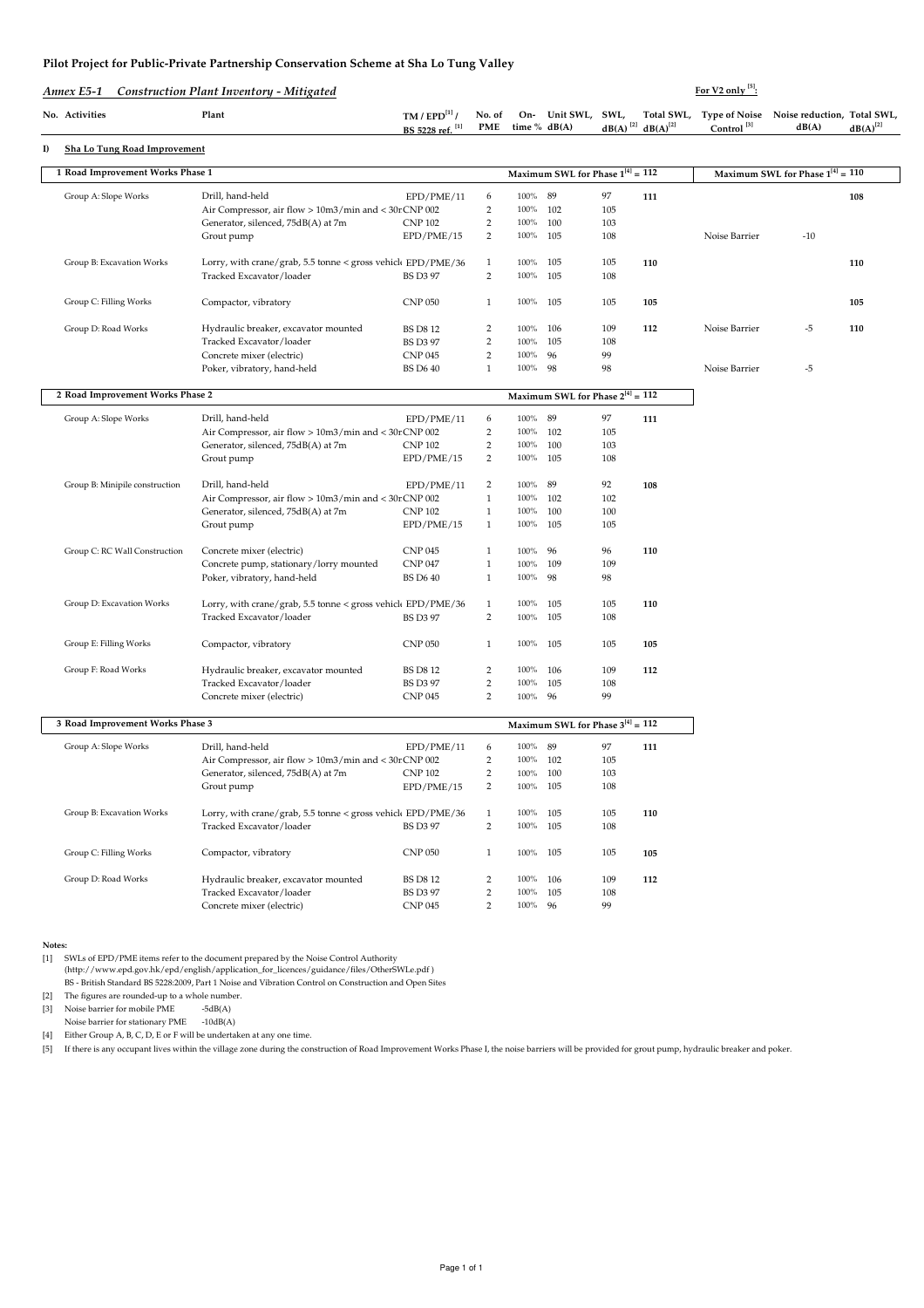*Annex E5-2 Summary of Predicted Noise Levels during Daytime Period - Mitigated*

|    |                                      | <b>EIAO-TM</b><br>Noise |        |     |                 |  |     |     |     |     |             |  |                   |     |     |     |     |     |     |     |     |     | Predicted Construction Noise Level (dB(A)) |        |             |         |     |     |     |     |     |         |        |     |    |    |                 |      |              |
|----|--------------------------------------|-------------------------|--------|-----|-----------------|--|-----|-----|-----|-----|-------------|--|-------------------|-----|-----|-----|-----|-----|-----|-----|-----|-----|--------------------------------------------|--------|-------------|---------|-----|-----|-----|-----|-----|---------|--------|-----|----|----|-----------------|------|--------------|
|    |                                      | Criteria,<br>dB(A)      | Year 1 |     |                 |  |     |     |     |     |             |  | Year <sub>2</sub> |     |     |     |     |     |     |     |     |     |                                            | Year 3 |             |         |     |     |     |     |     |         | Year 4 |     |    |    |                 |      | Max.<br>CNL, |
|    | <b>NSR Location</b>                  |                         | Feb    |     | Mar Apr May Jun |  | lul | Aug | Sep | Oct | Nov Dec Jan |  | Feb               | Mar | Apr | May | Jun | Jul | Aug | Sep | Oct | Nov | Dec Jan                                    |        | Feb Mar Apr | May Jun | Jul | Aug | Sep | Oct | Nov | Dec Jan | Feb    | Mar |    |    | Apr May Jun Jul |      | dB(A)        |
|    | Village house at Fung Yuen Lo Tsuen  | 75                      |        |     |                 |  |     |     |     |     |             |  |                   |     |     |     |     |     |     |     |     |     |                                            |        |             |         |     |     |     |     |     |         |        |     |    |    |                 |      | 67           |
|    | N2 Village house at Fung Yuen        | 75                      | 67     |     |                 |  |     |     |     |     |             |  |                   |     |     |     |     |     |     |     |     |     |                                            |        |             |         |     |     |     |     |     |         |        |     |    |    |                 | 50   | 68           |
|    | N3 Village house at Mak Uk           | 75                      | 67     | -67 | 67              |  | 67  |     |     |     |             |  |                   |     |     |     |     |     |     |     |     |     |                                            |        |             |         |     |     |     |     |     |         |        |     |    |    |                 | -50  | 68           |
|    | N4 Village house at Tin Sam          | 75                      |        |     |                 |  |     |     |     |     |             |  |                   |     |     |     |     |     |     |     |     |     |                                            |        |             |         |     |     |     |     |     |         |        |     |    |    |                 | - 47 | 67           |
|    | N5 Ha Hang Government Staff Quarters | 75                      |        |     |                 |  |     |     |     |     |             |  |                   |     |     |     |     |     |     |     |     |     |                                            |        |             |         |     |     |     |     |     |         |        |     |    |    |                 | 47   | 71           |
| V1 | NSR at Village Zone                  | 75                      |        |     |                 |  |     |     |     |     |             |  |                   |     |     |     |     |     |     |     |     |     |                                            |        |             |         |     |     |     |     |     |         |        |     |    |    |                 | -46  | 73           |
|    | V2 NSR at Village Zone               | 75                      |        |     |                 |  |     |     |     |     |             |  |                   |     |     |     |     |     |     |     |     |     |                                            |        |             |         |     |     |     |     |     |         |        |     |    |    |                 | -46  | 75           |
|    | V3 NSR at Village Zone (Lei Uk)      | 75                      | 56     |     |                 |  |     |     |     |     |             |  |                   |     |     |     |     |     |     |     |     |     |                                            |        |             |         |     |     |     |     |     |         |        |     | 59 | 59 | 59              | 59   | 69           |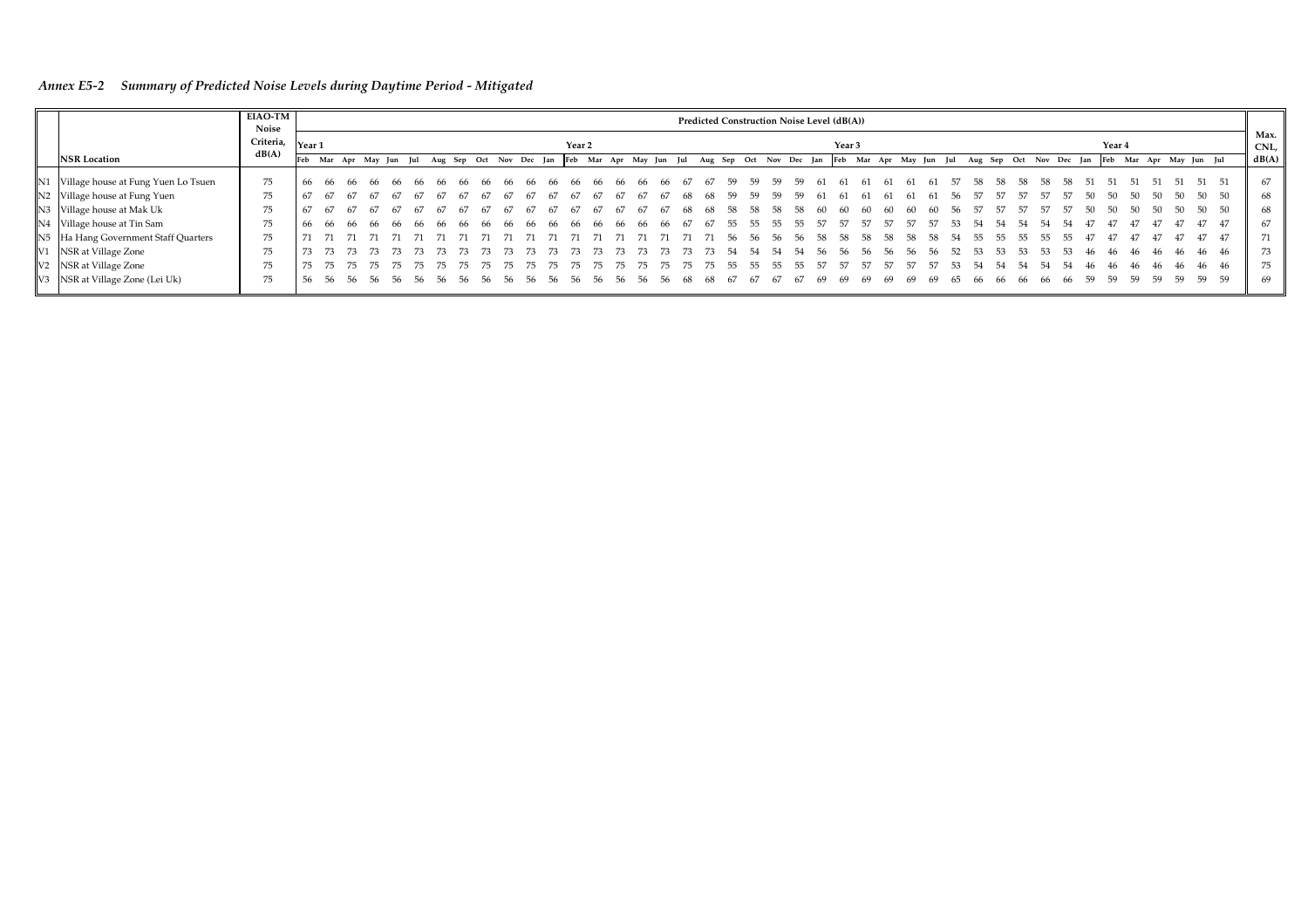#### *Annex E5-3a Construction Airborne Noise Impact Assessment - Mitigated*

NSR: N1 Village house at Fung Yuen Lo Tsuen

|     |                                  |                 |                 | Corr. for Corr. for |                                       |       |     |                   |  |       |      |                   |      |     |      |       |     |       |     |      |     | Predicted Construction Noise Level (dB(A)) <sup>[2]</sup> |     |     |     |                                        |      |          |        |  |                                                                                                                                                                         | Max.       |
|-----|----------------------------------|-----------------|-----------------|---------------------|---------------------------------------|-------|-----|-------------------|--|-------|------|-------------------|------|-----|------|-------|-----|-------|-----|------|-----|-----------------------------------------------------------|-----|-----|-----|----------------------------------------|------|----------|--------|--|-------------------------------------------------------------------------------------------------------------------------------------------------------------------------|------------|
|     |                                  | <b>SWL</b>      | <b>Distance</b> | distance            | $\cdot$ e façade $\sqrt{\frac{1}{2}}$ |       |     |                   |  |       |      | Year <sub>2</sub> |      |     |      |       |     |       |     |      |     | Year 3                                                    |     |     |     |                                        |      |          | Year 4 |  |                                                                                                                                                                         | <b>CNL</b> |
| No. | <b>Activity Description</b>      | $dB(A)^{[2]}$ m |                 | $dB(A)^{[1][2]}$    | dB(A)                                 |       |     |                   |  |       |      |                   |      |     |      |       |     |       |     |      |     |                                                           |     |     |     |                                        |      |          |        |  | Feb Mar Apr May Jun Jul Aug Sep Oct Nov Dec Jan Feb Mar Apr May Jun Jul Aug Sep Oct Nov Dec Jan Feb Mar Apr May Jun Jul Aug Sep Oct Nov Dec Jan Feb Mar Apr May Jun Jul | dB(A)      |
|     |                                  |                 |                 |                     |                                       |       |     |                   |  |       |      |                   |      |     |      |       |     |       |     |      |     |                                                           |     |     |     |                                        |      |          |        |  |                                                                                                                                                                         |            |
|     | Sha Lo Tung Road Improvement     |                 |                 |                     |                                       |       |     |                   |  |       |      |                   |      |     |      |       |     |       |     |      |     |                                                           |     |     |     |                                        |      |          |        |  |                                                                                                                                                                         |            |
|     | 1 Road Improvement Works Phase 1 | 112             | 175             | $-53$               |                                       | 62 62 |     |                   |  |       |      |                   |      |     |      |       |     |       |     |      |     |                                                           |     |     |     |                                        |      |          |        |  |                                                                                                                                                                         |            |
|     | 2 Road Improvement Works Phase 2 | 112             | 160             | $-52$               |                                       | 63 63 | -63 | 63 63 63 63 63 63 |  | 63 63 | - 63 | - 63<br>-63       | - 63 | -63 | - 63 | 63 63 |     |       |     |      |     |                                                           |     |     |     |                                        |      |          |        |  |                                                                                                                                                                         |            |
|     | 3 Road Improvement Works Phase 3 | 112             | 485             | $-62$               |                                       | 53 53 |     |                   |  |       |      |                   |      |     |      |       |     |       |     |      |     |                                                           |     |     |     |                                        |      |          |        |  |                                                                                                                                                                         |            |
|     | <b>Development Site</b>          |                 |                 |                     |                                       |       |     |                   |  |       |      |                   |      |     |      |       |     |       |     |      |     |                                                           |     |     |     |                                        |      |          |        |  |                                                                                                                                                                         |            |
|     | 4 Site Formation                 |                 | 840             | $-66$               |                                       |       |     |                   |  |       |      |                   |      |     |      | 59    | .59 | 59 59 | 59  |      |     | 59 59 59 59 59 59 59                                      |     |     |     |                                        |      |          |        |  |                                                                                                                                                                         |            |
|     | 5 Superstructure Works           |                 | 840             | $-66$               |                                       |       |     |                   |  |       |      |                   |      |     |      |       |     |       |     |      |     |                                                           |     |     |     | 57 57 57 57 57 57 57 57 57 57 57 57 57 |      |          |        |  |                                                                                                                                                                         |            |
|     | 6 Drainage & Other Works         | 114             | 840             | $-66$               |                                       |       |     |                   |  |       |      |                   |      |     |      |       |     |       |     |      |     |                                                           |     |     |     |                                        |      |          |        |  | 51 51 51 51 51 51 51 51 51 51 51 51                                                                                                                                     |            |
|     |                                  |                 |                 |                     |                                       |       |     |                   |  |       |      |                   |      |     |      |       |     |       |     |      |     |                                                           |     |     |     |                                        |      |          |        |  |                                                                                                                                                                         |            |
|     |                                  |                 |                 |                     |                                       |       |     |                   |  |       |      |                   |      |     |      |       |     | -59   | -59 | - 59 | -61 | 61 61                                                     | -61 | -57 | .58 | -58                                    | - 58 | 58 58 51 | - 51   |  | 51 51 51 51 51                                                                                                                                                          | 67         |

**Notes:**

[1] Distance Correction for PMEs =  $10*log(2*PI*r^2)$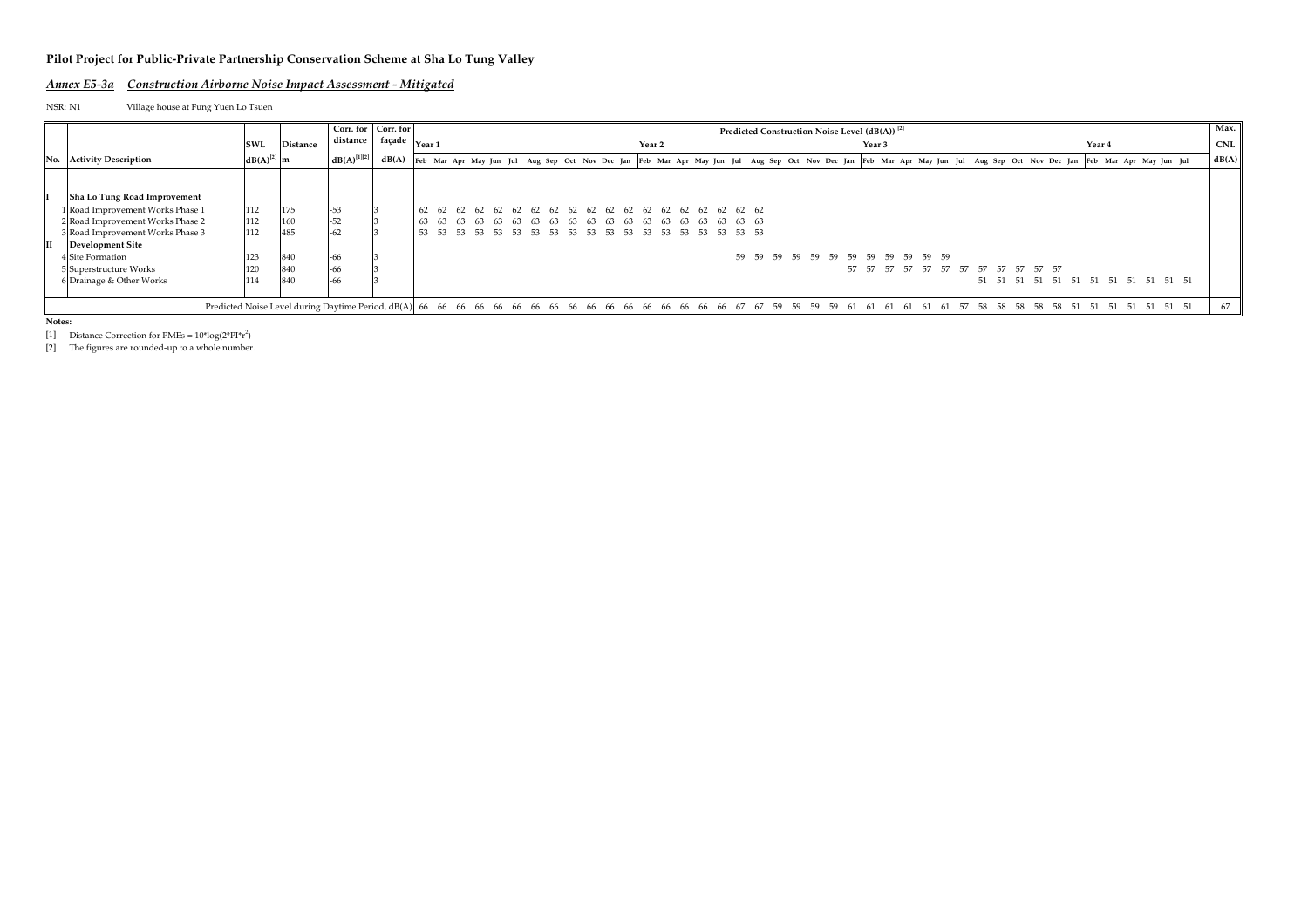#### *Annex E5-3b Construction Airborne Noise Impact Assessment - Mitigated*

NSR: N2 Village house at Fung Yuen

|                                  |                 |                 | Corr. for Corr. for |        |                   |                                                                                                                                                                         |       |  |                |       |                   |          |      |             |       |     |    | Predicted Construction Noise Level (dB(A)) <sup>[2]</sup> |     |     |                   |     |     |             |                                     |            |      |        |          |                                     |       | Max.       |
|----------------------------------|-----------------|-----------------|---------------------|--------|-------------------|-------------------------------------------------------------------------------------------------------------------------------------------------------------------------|-------|--|----------------|-------|-------------------|----------|------|-------------|-------|-----|----|-----------------------------------------------------------|-----|-----|-------------------|-----|-----|-------------|-------------------------------------|------------|------|--------|----------|-------------------------------------|-------|------------|
|                                  | <b>SWL</b>      | <b>Distance</b> | distance            | façade | Year <sub>1</sub> |                                                                                                                                                                         |       |  |                |       | Year <sub>2</sub> |          |      |             |       |     |    |                                                           |     |     | Year <sub>3</sub> |     |     |             |                                     |            |      | Year 4 |          |                                     |       | <b>CNL</b> |
| No. Activity Description         | $dB(A)^{[2]}$ m |                 | $dB(A)^{[1][2]}$    | dB(A)  |                   | Feb Mar Apr May Jun Jul Aug Sep Oct Nov Dec Jan Feb Mar Apr May Jun Jul Aug Sep Oct Nov Dec Jan Feb Mar Apr May Jun Jul Aug Sep Oct Nov Dec Jan Feb Mar Apr May Jun Jul |       |  |                |       |                   |          |      |             |       |     |    |                                                           |     |     |                   |     |     |             |                                     |            |      |        |          |                                     |       | dB(A)      |
|                                  |                 |                 |                     |        |                   |                                                                                                                                                                         |       |  |                |       |                   |          |      |             |       |     |    |                                                           |     |     |                   |     |     |             |                                     |            |      |        |          |                                     |       |            |
| Sha Lo Tung Road Improvement     |                 |                 |                     |        |                   |                                                                                                                                                                         |       |  |                |       |                   |          |      |             |       |     |    |                                                           |     |     |                   |     |     |             |                                     |            |      |        |          |                                     |       |            |
| 1 Road Improvement Works Phase 1 | 112             | 140             | $-51$               |        | -64               |                                                                                                                                                                         | 64 64 |  | 64 64 64 64 64 | 64 64 | 64 64 64          |          | - 64 | - 64        | 64 64 |     |    |                                                           |     |     |                   |     |     |             |                                     |            |      |        |          |                                     |       |            |
| 2 Road Improvement Works Phase 2 | 112             | 130             | $-50$               |        |                   |                                                                                                                                                                         |       |  |                |       |                   |          |      |             |       |     |    |                                                           |     |     |                   |     |     |             |                                     |            |      |        |          |                                     |       |            |
| 3 Road Improvement Works Phase 3 | 112             | 540             | $-63$               |        |                   |                                                                                                                                                                         |       |  |                |       |                   |          |      |             |       |     |    |                                                           |     |     |                   |     |     |             |                                     |            |      |        |          |                                     |       |            |
| <b>Development Site</b>          |                 |                 |                     |        |                   |                                                                                                                                                                         |       |  |                |       |                   |          |      |             |       |     |    |                                                           |     |     |                   |     |     |             |                                     |            |      |        |          |                                     |       |            |
| 4 Site Formation                 | 123             | 890             | $-67$               |        |                   |                                                                                                                                                                         |       |  |                |       |                   |          |      |             | 59    | -59 |    | 59 59 59 59 59 59 59 59 59 59 59                          |     |     |                   |     |     |             |                                     |            |      |        |          |                                     |       |            |
| 5 Superstructure Works           |                 | 890             | $-67$               |        |                   |                                                                                                                                                                         |       |  |                |       |                   |          |      |             |       |     |    |                                                           |     |     |                   |     |     |             | 56 56 56 56 56 56 56 56 56 56 56 56 |            |      |        |          |                                     |       |            |
| 6 Drainage & Other Works         | 114             | 890             | $1 - 67$            |        |                   |                                                                                                                                                                         |       |  |                |       |                   |          |      |             |       |     |    |                                                           |     |     |                   |     |     |             |                                     |            |      |        |          | 50 50 50 50 50 50 50 50 50 50 50 50 |       |            |
|                                  |                 |                 |                     |        |                   |                                                                                                                                                                         |       |  |                |       |                   |          |      |             |       |     |    |                                                           |     |     |                   |     |     |             |                                     |            |      |        |          |                                     |       |            |
|                                  |                 |                 |                     |        |                   |                                                                                                                                                                         |       |  |                |       |                   | 67 67 67 |      | 67 67 68 68 |       |     | 59 | .59<br>.59                                                | .59 | -61 |                   | -61 | -61 | -57<br>-56. |                                     | -57<br>.57 | - 50 | - 50   | 50 50 50 |                                     | 50 50 | 68         |

**Notes:**

[1] Distance Correction for PMEs =  $10*log(2*PI*r^2)$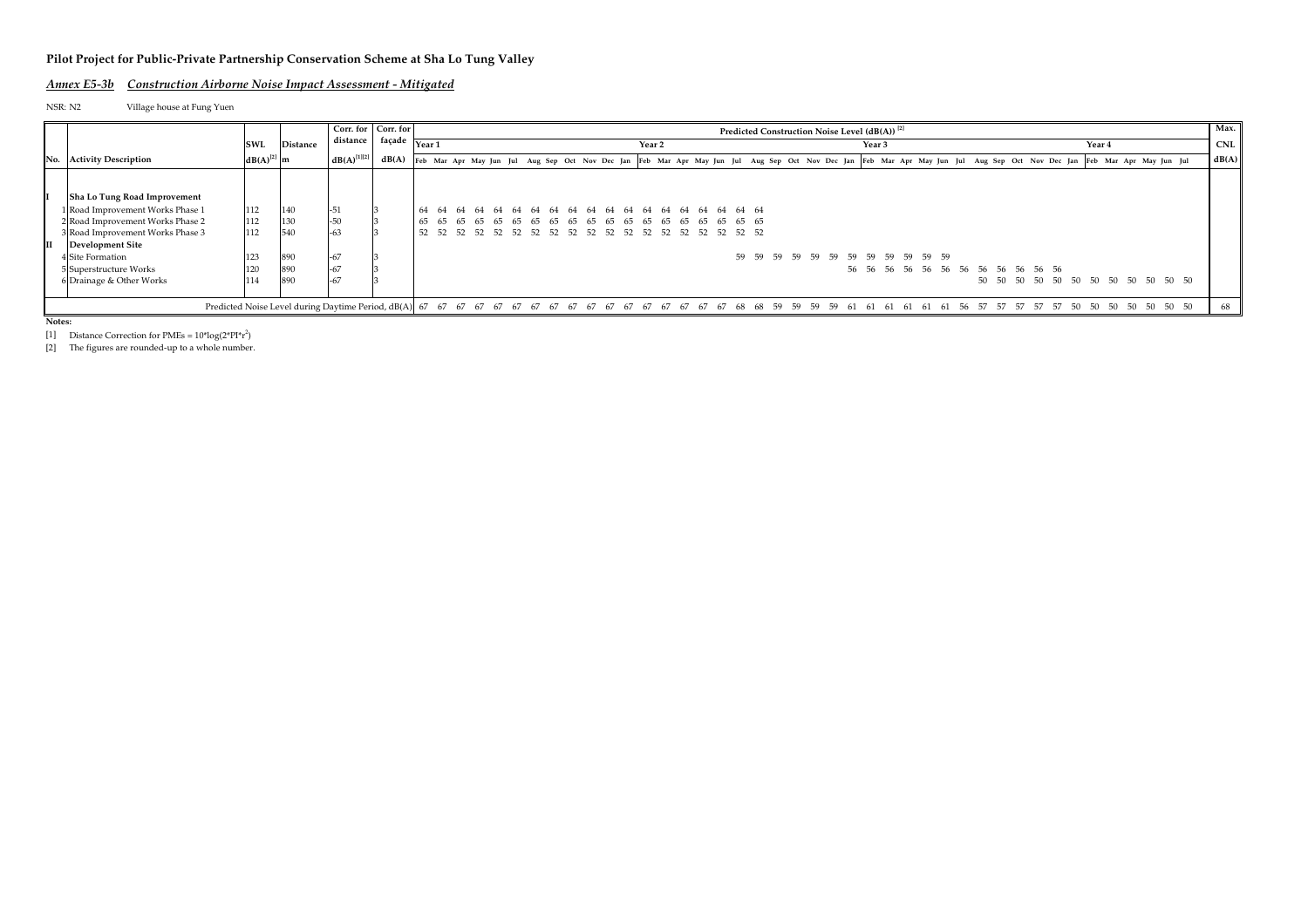#### *Annex E5-3c Construction Airborne Noise Impact Assessment - Mitigated*

NSR: N3 Village house at Mak Uk

|                                  |                 |                                                                                           | Corr. for Corr. for |        |        |                                                                                                                                                                         |       |                      |  |  |                            |                   |          |                   |  |  | Predicted Construction Noise Level (dB(A)) <sup>[2]</sup> |        |                                     |  |  |      |                                     |     |        |       |      |       | Max.       |
|----------------------------------|-----------------|-------------------------------------------------------------------------------------------|---------------------|--------|--------|-------------------------------------------------------------------------------------------------------------------------------------------------------------------------|-------|----------------------|--|--|----------------------------|-------------------|----------|-------------------|--|--|-----------------------------------------------------------|--------|-------------------------------------|--|--|------|-------------------------------------|-----|--------|-------|------|-------|------------|
|                                  | <b>SWL</b>      | <b>Distance</b>                                                                           | distance            | façade | Year 1 |                                                                                                                                                                         |       |                      |  |  |                            | Year <sub>2</sub> |          |                   |  |  |                                                           | Year 3 |                                     |  |  |      |                                     |     | Year 4 |       |      |       | <b>CNL</b> |
| No. Activity Description         | $dB(A)^{[2]}$ m |                                                                                           | $dB(A)^{[1][2]}$    | dB(A)  |        | Feb Mar Apr May Jun Jul Aug Sep Oct Nov Dec Jan Feb Mar Apr May Jun Jul Aug Sep Oct Nov Dec Jan Feb Mar Apr May Jun Jul Aug Sep Oct Nov Dec Jan Feb Mar Apr May Jun Jul |       |                      |  |  |                            |                   |          |                   |  |  |                                                           |        |                                     |  |  |      |                                     |     |        |       |      |       | dB(A)      |
|                                  |                 |                                                                                           |                     |        |        |                                                                                                                                                                         |       |                      |  |  |                            |                   |          |                   |  |  |                                                           |        |                                     |  |  |      |                                     |     |        |       |      |       |            |
| Sha Lo Tung Road Improvement     |                 |                                                                                           |                     |        |        |                                                                                                                                                                         |       |                      |  |  |                            |                   |          |                   |  |  |                                                           |        |                                     |  |  |      |                                     |     |        |       |      |       |            |
| Road Improvement Works Phase 1   | 112             | 135                                                                                       | $-51$               |        | 64 64  |                                                                                                                                                                         |       |                      |  |  |                            |                   |          |                   |  |  |                                                           |        |                                     |  |  |      |                                     |     |        |       |      |       |            |
| 2 Road Improvement Works Phase 2 | 112             | 135                                                                                       | $-51$               |        | 64 64  | - 64                                                                                                                                                                    |       | 64 64 64 64 64 64 64 |  |  | 64 64 64 64 64 64 64 64 64 |                   |          |                   |  |  |                                                           |        |                                     |  |  |      |                                     |     |        |       |      |       |            |
| 3 Road Improvement Works Phase 3 | 112             | 600                                                                                       | $-64$               |        | -51    |                                                                                                                                                                         | 51 51 |                      |  |  |                            |                   |          |                   |  |  |                                                           |        |                                     |  |  |      |                                     |     |        |       |      |       |            |
| <b>Development Site</b>          |                 |                                                                                           |                     |        |        |                                                                                                                                                                         |       |                      |  |  |                            |                   |          |                   |  |  |                                                           |        |                                     |  |  |      |                                     |     |        |       |      |       |            |
| 4 Site Formation                 | 123             | 945                                                                                       | $-67$               |        |        |                                                                                                                                                                         |       |                      |  |  |                            |                   |          |                   |  |  | 58 58 58 58 58 58 58 58 58 58 58 58                       |        |                                     |  |  |      |                                     |     |        |       |      |       |            |
| 5 Superstructure Works           |                 | 945                                                                                       | $-67$               |        |        |                                                                                                                                                                         |       |                      |  |  |                            |                   |          |                   |  |  |                                                           |        | 56 56 56 56 56 56 56 56 56 56 56 56 |  |  |      |                                     |     |        |       |      |       |            |
| 6 Drainage & Other Works         | 114             | 945                                                                                       | $1 - 67$            |        |        |                                                                                                                                                                         |       |                      |  |  |                            |                   |          |                   |  |  |                                                           |        |                                     |  |  |      | 50 50 50 50 50 50 50 50 50 50 50 50 |     |        |       |      |       |            |
|                                  |                 |                                                                                           |                     |        |        |                                                                                                                                                                         |       |                      |  |  |                            |                   |          |                   |  |  |                                                           |        |                                     |  |  |      |                                     |     |        |       |      |       |            |
|                                  |                 | Predicted Noise Level during Daytime Period, dB(A) 67 67 67 67 67 67 67 67 67 67 67 67 67 |                     |        |        |                                                                                                                                                                         |       |                      |  |  |                            |                   | 67 67 67 | 67 67 68 68 58 58 |  |  | 58 58 60                                                  | - 60   | -60                                 |  |  | - 57 | .57                                 | -50 | - 50   | 50 50 | - 50 | 50 50 | 68         |

**Notes:**

[1] Distance Correction for PMEs =  $10*log(2*PI*r^2)$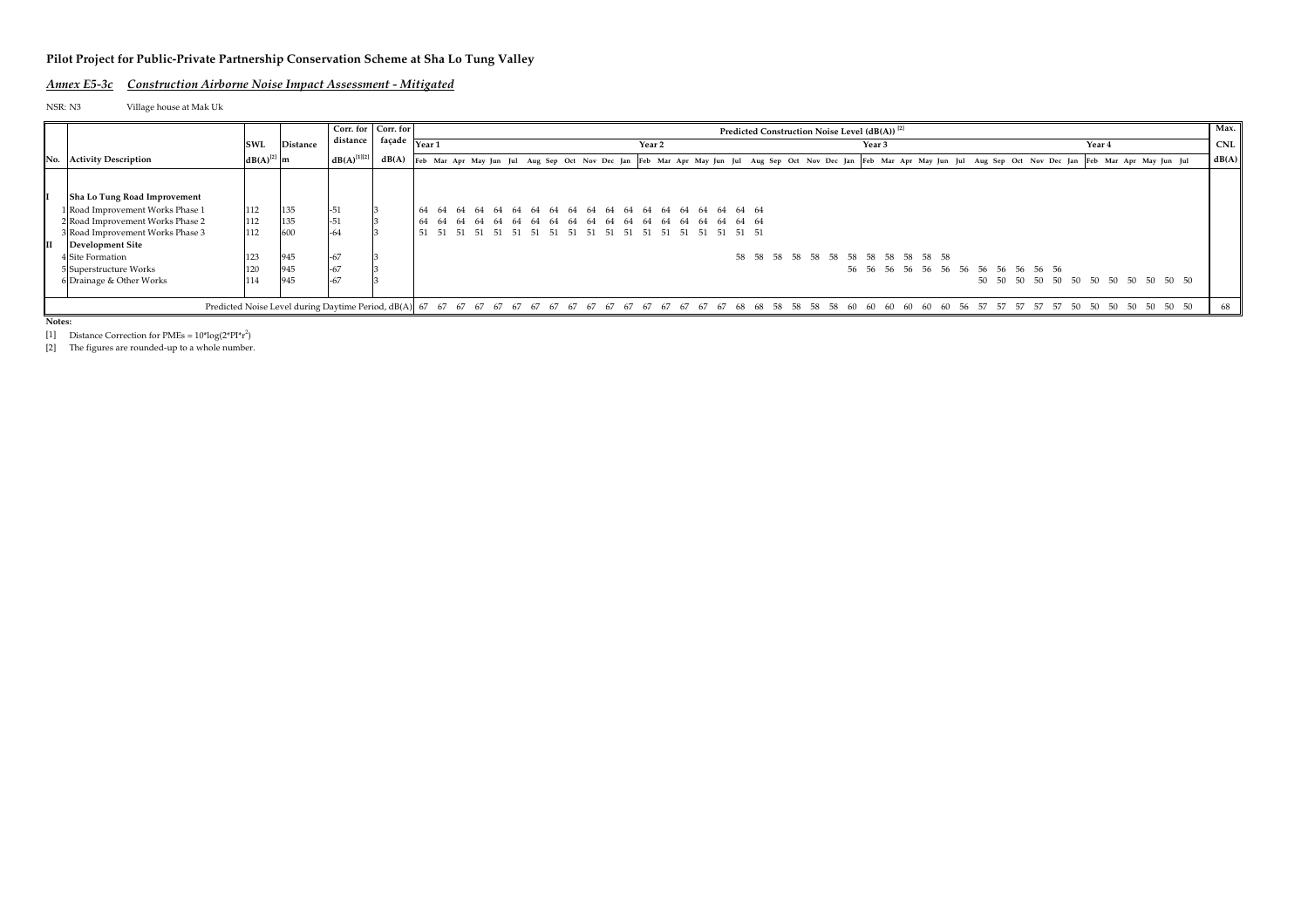#### *Annex E5-3d Construction Airborne Noise Impact Assessment - Mitigated*

NSR: N4 Village house at Tin Sam

|     |                                  |                 |                                                                                        | Corr. for Corr. for |                                                 |                                                                                                                                                                         |  |  |  |  |       |                   |             |       |     |      |             | Predicted Construction Noise Level (dB(A)) <sup>[2]</sup> |     |                   |     |                                        |  |     |      |  |        |  |                                        | Max.       |
|-----|----------------------------------|-----------------|----------------------------------------------------------------------------------------|---------------------|-------------------------------------------------|-------------------------------------------------------------------------------------------------------------------------------------------------------------------------|--|--|--|--|-------|-------------------|-------------|-------|-----|------|-------------|-----------------------------------------------------------|-----|-------------------|-----|----------------------------------------|--|-----|------|--|--------|--|----------------------------------------|------------|
|     |                                  | <b>SWL</b>      | <b>Distance</b>                                                                        | distance            | $\cdot$ façade $\sqrt{\frac{1}{\text{Year 1}}}$ |                                                                                                                                                                         |  |  |  |  |       | Year <sub>2</sub> |             |       |     |      |             |                                                           |     | Year <sub>3</sub> |     |                                        |  |     |      |  | Year 4 |  |                                        | <b>CNL</b> |
| No. | <b>Activity Description</b>      | $dB(A)^{[2]}$ m |                                                                                        | $dB(A)^{[1][2]}$    | dB(A)                                           | Feb Mar Apr May Jun Jul Aug Sep Oct Nov Dec Jan Feb Mar Apr May Jun Jul Aug Sep Oct Nov Dec Jan Feb Mar Apr May Jun Jul Aug Sep Oct Nov Dec Jan Feb Mar Apr May Jun Jul |  |  |  |  |       |                   |             |       |     |      |             |                                                           |     |                   |     |                                        |  |     |      |  |        |  |                                        | dB(A)      |
|     |                                  |                 |                                                                                        |                     |                                                 |                                                                                                                                                                         |  |  |  |  |       |                   |             |       |     |      |             |                                                           |     |                   |     |                                        |  |     |      |  |        |  |                                        |            |
|     | Sha Lo Tung Road Improvement     |                 |                                                                                        |                     |                                                 |                                                                                                                                                                         |  |  |  |  |       |                   |             |       |     |      |             |                                                           |     |                   |     |                                        |  |     |      |  |        |  |                                        |            |
|     | 1 Road Improvement Works Phase 1 | 112             | 115                                                                                    | $-49$               |                                                 |                                                                                                                                                                         |  |  |  |  |       |                   |             |       |     |      |             |                                                           |     |                   |     |                                        |  |     |      |  |        |  |                                        |            |
|     | 2 Road Improvement Works Phase 2 | 112             | 380                                                                                    | $-60$               |                                                 |                                                                                                                                                                         |  |  |  |  |       |                   |             |       |     |      |             |                                                           |     |                   |     |                                        |  |     |      |  |        |  |                                        |            |
|     | 3 Road Improvement Works Phase 3 | 112             | 980                                                                                    | $-68$               |                                                 |                                                                                                                                                                         |  |  |  |  |       |                   |             |       |     |      |             |                                                           |     |                   |     |                                        |  |     |      |  |        |  |                                        |            |
|     | <b>Development Site</b>          |                 |                                                                                        |                     |                                                 |                                                                                                                                                                         |  |  |  |  |       |                   |             |       |     |      |             |                                                           |     |                   |     |                                        |  |     |      |  |        |  |                                        |            |
|     | 4 Site Formation                 | 123             | 1330                                                                                   | $-70$               |                                                 |                                                                                                                                                                         |  |  |  |  |       |                   |             |       |     |      |             | 55 55 55 55 55 55 55 55 55 55 55 55                       |     |                   |     |                                        |  |     |      |  |        |  |                                        |            |
|     | 5 Superstructure Works           |                 | 1330                                                                                   | $-70$               |                                                 |                                                                                                                                                                         |  |  |  |  |       |                   |             |       |     |      |             |                                                           |     |                   |     | 53 53 53 53 53 53 53 53 53 53 53 53 53 |  |     |      |  |        |  |                                        |            |
|     | 6 Drainage & Other Works         |                 | 1330                                                                                   | $-70$               |                                                 |                                                                                                                                                                         |  |  |  |  |       |                   |             |       |     |      |             |                                                           |     |                   |     |                                        |  |     |      |  |        |  | 47 47 47 47 47 47 47 47 47 47 47 47 47 |            |
|     |                                  |                 |                                                                                        |                     |                                                 |                                                                                                                                                                         |  |  |  |  |       |                   |             |       |     |      |             |                                                           |     |                   |     |                                        |  |     |      |  |        |  |                                        |            |
|     |                                  |                 | Predicted Noise Level during Daytime Period, dB(A) 66 66 66 66 66 66 66 66 66 66 66 66 |                     |                                                 |                                                                                                                                                                         |  |  |  |  | 66 66 |                   | - 66<br>-66 | 66 66 | -67 | - 67 | 55.<br>-55. | 55.                                                       | 55. | -57               | -57 |                                        |  | -54 | - 54 |  |        |  | 54 47 47 47 47 47 47 47                |            |

**Notes:**

[1] Distance Correction for PMEs =  $10*log(2*PI*r^2)$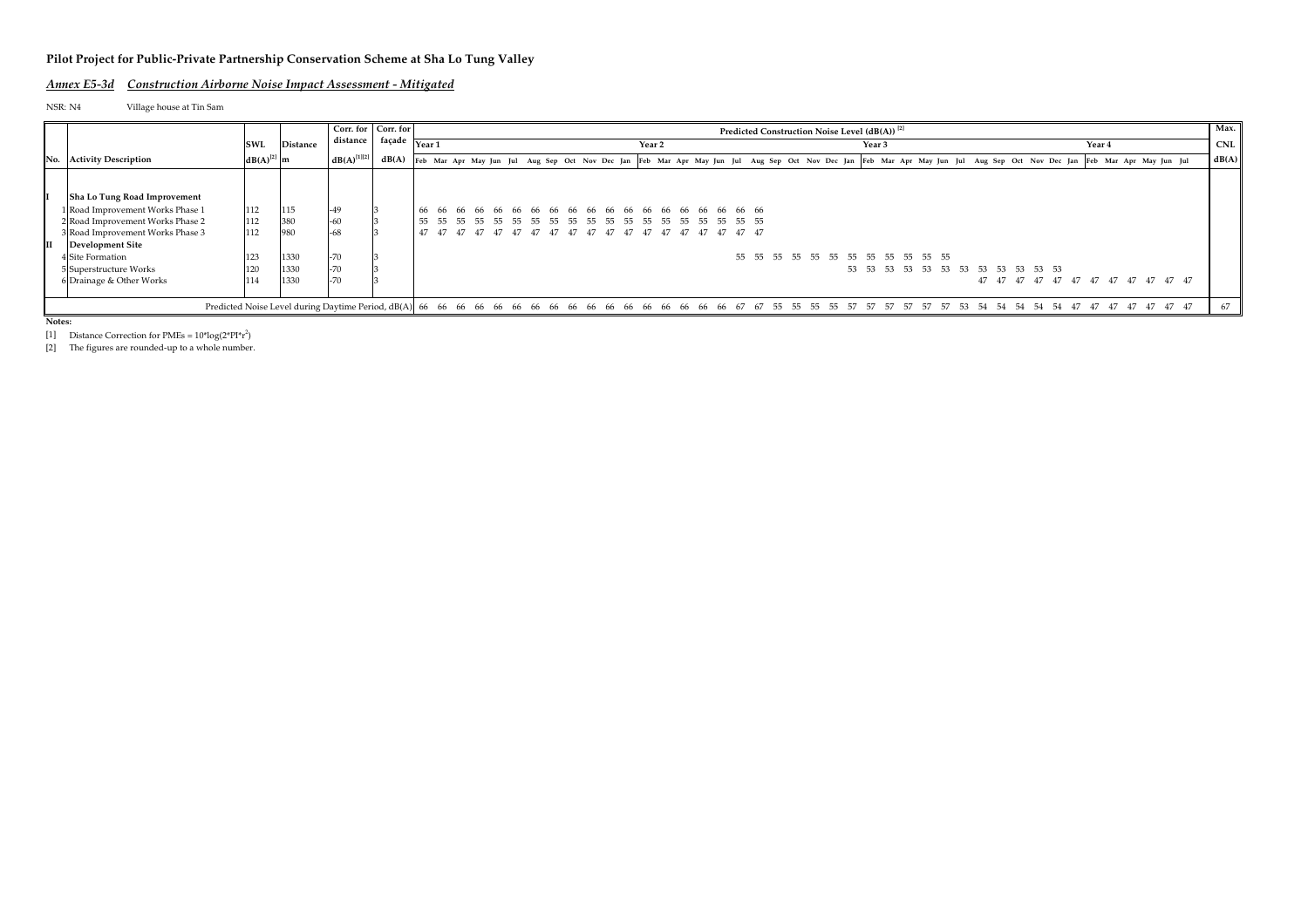#### *Annex E5-3e Construction Airborne Noise Impact Assessment - Mitigated*

NSR: N5 Ha Hang Government Staff Quarters

|     |                                  |                 |                 | Corr. for Corr. for |                                       |       |                                        |  |  |  |                   |  |       |       |  |  | Predicted Construction Noise Level (dB(A)) <sup>[2]</sup> |     |     |     |                                     |           |     |        |  |                                                                                                                                                                         | Max.       |
|-----|----------------------------------|-----------------|-----------------|---------------------|---------------------------------------|-------|----------------------------------------|--|--|--|-------------------|--|-------|-------|--|--|-----------------------------------------------------------|-----|-----|-----|-------------------------------------|-----------|-----|--------|--|-------------------------------------------------------------------------------------------------------------------------------------------------------------------------|------------|
|     |                                  | SWL             | <b>Distance</b> | distance            | $\cdot$ e façade $\sqrt{\frac{1}{2}}$ |       |                                        |  |  |  | Year <sub>2</sub> |  |       |       |  |  | Year <sub>3</sub>                                         |     |     |     |                                     |           |     | Year 4 |  |                                                                                                                                                                         | <b>CNL</b> |
| No. | <b>Activity Description</b>      | $dB(A)^{[2]}$ m |                 | $dB(A)^{[1][2]}$    | dB(A)                                 |       |                                        |  |  |  |                   |  |       |       |  |  |                                                           |     |     |     |                                     |           |     |        |  | Feb Mar Apr May Jun Jul Aug Sep Oct Nov Dec Jan Feb Mar Apr May Jun Jul Aug Sep Oct Nov Dec Jan Feb Mar Apr May Jun Jul Aug Sep Oct Nov Dec Jan Feb Mar Apr May Jun Jul | dB(A)      |
|     |                                  |                 |                 |                     |                                       |       |                                        |  |  |  |                   |  |       |       |  |  |                                                           |     |     |     |                                     |           |     |        |  |                                                                                                                                                                         |            |
|     | Sha Lo Tung Road Improvement     |                 |                 |                     |                                       |       |                                        |  |  |  |                   |  |       |       |  |  |                                                           |     |     |     |                                     |           |     |        |  |                                                                                                                                                                         |            |
|     | 1 Road Improvement Works Phase 1 | 112             | 65              | $-44$               |                                       |       | 71                                     |  |  |  |                   |  |       |       |  |  |                                                           |     |     |     |                                     |           |     |        |  |                                                                                                                                                                         |            |
|     | 2 Road Improvement Works Phase 2 | 112             | 225             | $-55$               |                                       | 60 60 | 60 60 60 60 60 60 60 60 60 60 60 60 60 |  |  |  |                   |  | 60 60 | 60 60 |  |  |                                                           |     |     |     |                                     |           |     |        |  |                                                                                                                                                                         |            |
|     | 3 Road Improvement Works Phase 3 | 112             | 885             | $-67$               |                                       |       |                                        |  |  |  |                   |  |       |       |  |  |                                                           |     |     |     |                                     |           |     |        |  |                                                                                                                                                                         |            |
|     | <b>Development Site</b>          |                 |                 |                     |                                       |       |                                        |  |  |  |                   |  |       |       |  |  |                                                           |     |     |     |                                     |           |     |        |  |                                                                                                                                                                         |            |
|     | 4 Site Formation                 | 123             | 1225            | $-70$               |                                       |       |                                        |  |  |  |                   |  |       |       |  |  | 56 56 56 56 56 56 56 56 56 56 56 56                       |     |     |     |                                     |           |     |        |  |                                                                                                                                                                         |            |
|     | 5 Superstructure Works           | 120             | 1225            | $-70$               |                                       |       |                                        |  |  |  |                   |  |       |       |  |  |                                                           |     |     |     | 54 54 54 54 54 54 54 54 54 54 54 54 |           |     |        |  |                                                                                                                                                                         |            |
|     | 6 Drainage & Other Works         |                 | 1225            | $-70$               |                                       |       |                                        |  |  |  |                   |  |       |       |  |  |                                                           |     |     |     |                                     |           |     |        |  | 47 47 47 47 47 47 47 47 47 47 47 47 47                                                                                                                                  |            |
|     |                                  |                 |                 |                     |                                       |       |                                        |  |  |  |                   |  |       |       |  |  | -58                                                       | -58 | .58 | -55 |                                     | 55<br>-55 | -55 |        |  | 47 47 47 47 47                                                                                                                                                          | 71         |

**Notes:**

[1] Distance Correction for PMEs =  $10*log(2*PI*r^2)$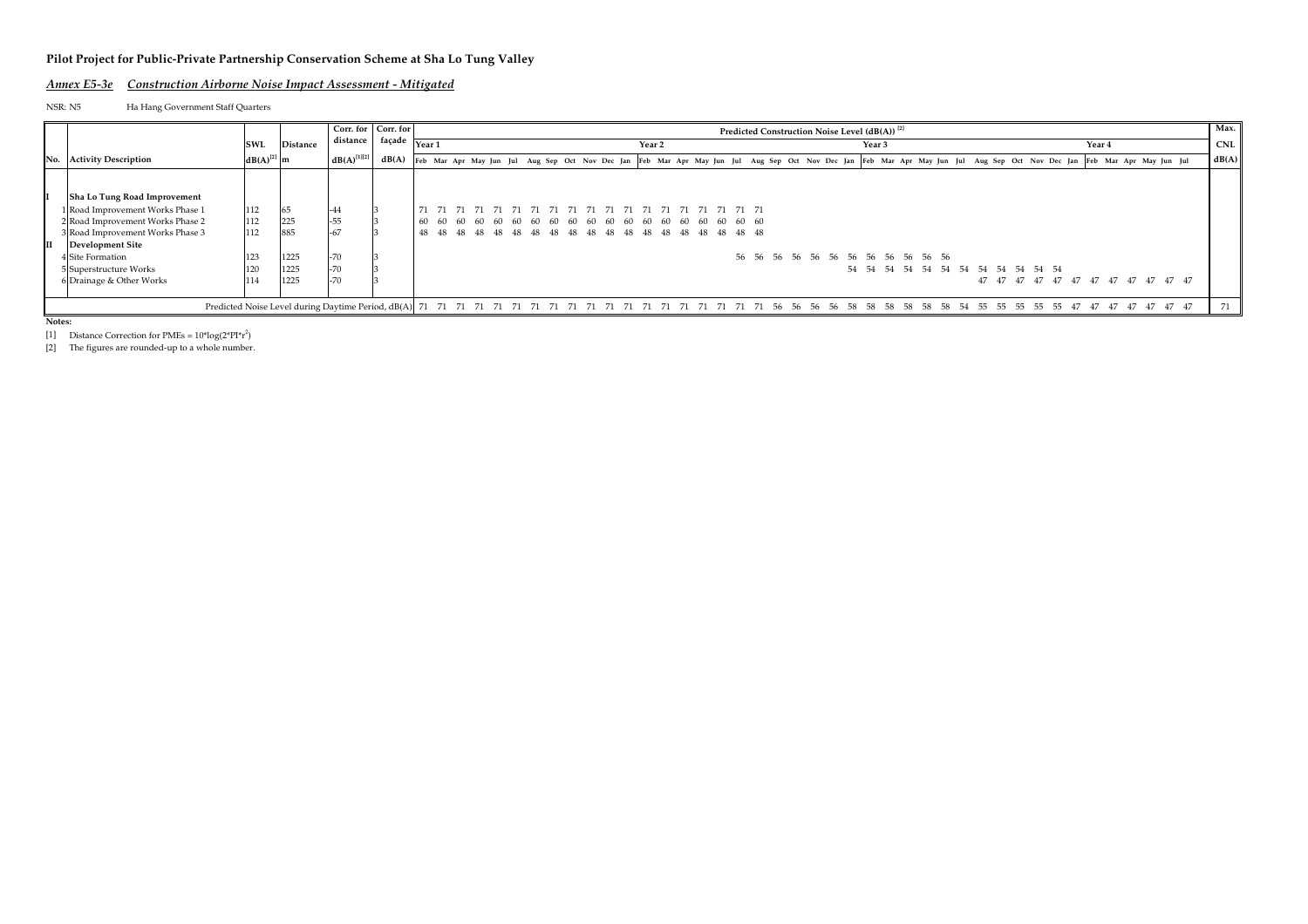#### *Annex E5-3f Construction Airborne Noise Impact Assessment - Mitigated*

NSR: V1 NSR at Village Zone

|              |                                  |                 |                 | Corr. for Corr. for |        |                                                                                                                                                                         |    |  |  |  |  |                   |    |      |    |          |     | Predicted Construction Noise Level (dB(A)) <sup>[2]</sup> |     |     |                   |     |     |                                     |  |     |    |     |        |  |                                     | Max.       |
|--------------|----------------------------------|-----------------|-----------------|---------------------|--------|-------------------------------------------------------------------------------------------------------------------------------------------------------------------------|----|--|--|--|--|-------------------|----|------|----|----------|-----|-----------------------------------------------------------|-----|-----|-------------------|-----|-----|-------------------------------------|--|-----|----|-----|--------|--|-------------------------------------|------------|
|              |                                  | <b>SWL</b>      | <b>Distance</b> | distance            | façade | Year                                                                                                                                                                    |    |  |  |  |  | Year <sub>2</sub> |    |      |    |          |     |                                                           |     |     | Year <sub>3</sub> |     |     |                                     |  |     |    |     | Year 4 |  |                                     | <b>CNL</b> |
| No.          | <b>Activity Description</b>      | $dB(A)^{[2]}$ m |                 | $dB(A)^{[1][2]}$    | dB(A)  | Feb Mar Apr May Jun Jul Aug Sep Oct Nov Dec Jan Feb Mar Apr May Jun Jul Aug Sep Oct Nov Dec Jan Feb Mar Apr May Jun Jul Aug Sep Oct Nov Dec Jan Feb Mar Apr May Jun Jul |    |  |  |  |  |                   |    |      |    |          |     |                                                           |     |     |                   |     |     |                                     |  |     |    |     |        |  |                                     | dB(A)      |
|              |                                  |                 |                 |                     |        |                                                                                                                                                                         |    |  |  |  |  |                   |    |      |    |          |     |                                                           |     |     |                   |     |     |                                     |  |     |    |     |        |  |                                     |            |
|              | Sha Lo Tung Road Improvement     |                 |                 |                     |        |                                                                                                                                                                         |    |  |  |  |  |                   |    |      |    |          |     |                                                           |     |     |                   |     |     |                                     |  |     |    |     |        |  |                                     |            |
|              | 1 Road Improvement Works Phase 1 | 112             |                 | $-42$               |        |                                                                                                                                                                         | 73 |  |  |  |  |                   |    |      |    |          |     |                                                           |     |     |                   |     |     |                                     |  |     |    |     |        |  |                                     |            |
|              | 2 Road Improvement Works Phase 2 | 112             | 520             | $-62$               |        | 52 52                                                                                                                                                                   |    |  |  |  |  |                   |    |      |    |          |     |                                                           |     |     |                   |     |     |                                     |  |     |    |     |        |  |                                     |            |
|              | 3 Road Improvement Works Phase 3 | 112             | 1095            | $-69$               |        |                                                                                                                                                                         |    |  |  |  |  |                   |    |      |    |          |     |                                                           |     |     |                   |     |     |                                     |  |     |    |     |        |  |                                     |            |
| $\mathbf{I}$ | Development Site                 |                 |                 |                     |        |                                                                                                                                                                         |    |  |  |  |  |                   |    |      |    |          |     |                                                           |     |     |                   |     |     |                                     |  |     |    |     |        |  |                                     |            |
|              | 4 Site Formation                 | 123             | 1435            | $-71$               |        |                                                                                                                                                                         |    |  |  |  |  |                   |    |      |    |          |     | 54 54 54 54 54 54 54 54 54 54 54 54                       |     |     |                   |     |     |                                     |  |     |    |     |        |  |                                     |            |
|              | 5 Superstructure Works           | 120             | 1435            | $-71$               |        |                                                                                                                                                                         |    |  |  |  |  |                   |    |      |    |          |     |                                                           |     |     |                   |     |     | 52 52 52 52 52 52 52 52 52 52 52 52 |  |     |    |     |        |  |                                     |            |
|              | 6 Drainage & Other Works         | 114             | 1435            | $-71$               |        |                                                                                                                                                                         |    |  |  |  |  |                   |    |      |    |          |     |                                                           |     |     |                   |     |     |                                     |  |     |    |     |        |  | 46 46 46 46 46 46 46 46 46 46 46 46 |            |
|              |                                  |                 |                 |                     |        |                                                                                                                                                                         |    |  |  |  |  |                   |    |      |    |          |     |                                                           |     |     |                   |     |     |                                     |  |     |    |     |        |  |                                     |            |
|              |                                  |                 |                 |                     |        |                                                                                                                                                                         |    |  |  |  |  |                   | 73 | - 73 | 73 | 73<br>54 | .54 | -54                                                       | -54 | -56 | -56<br>-56        | -56 | -56 |                                     |  | -53 | 53 | -46 | -46    |  | 46 46 46 46 46                      | 73         |

**Notes:**

[1] Distance Correction for PMEs =  $10*log(2*PI*r^2)$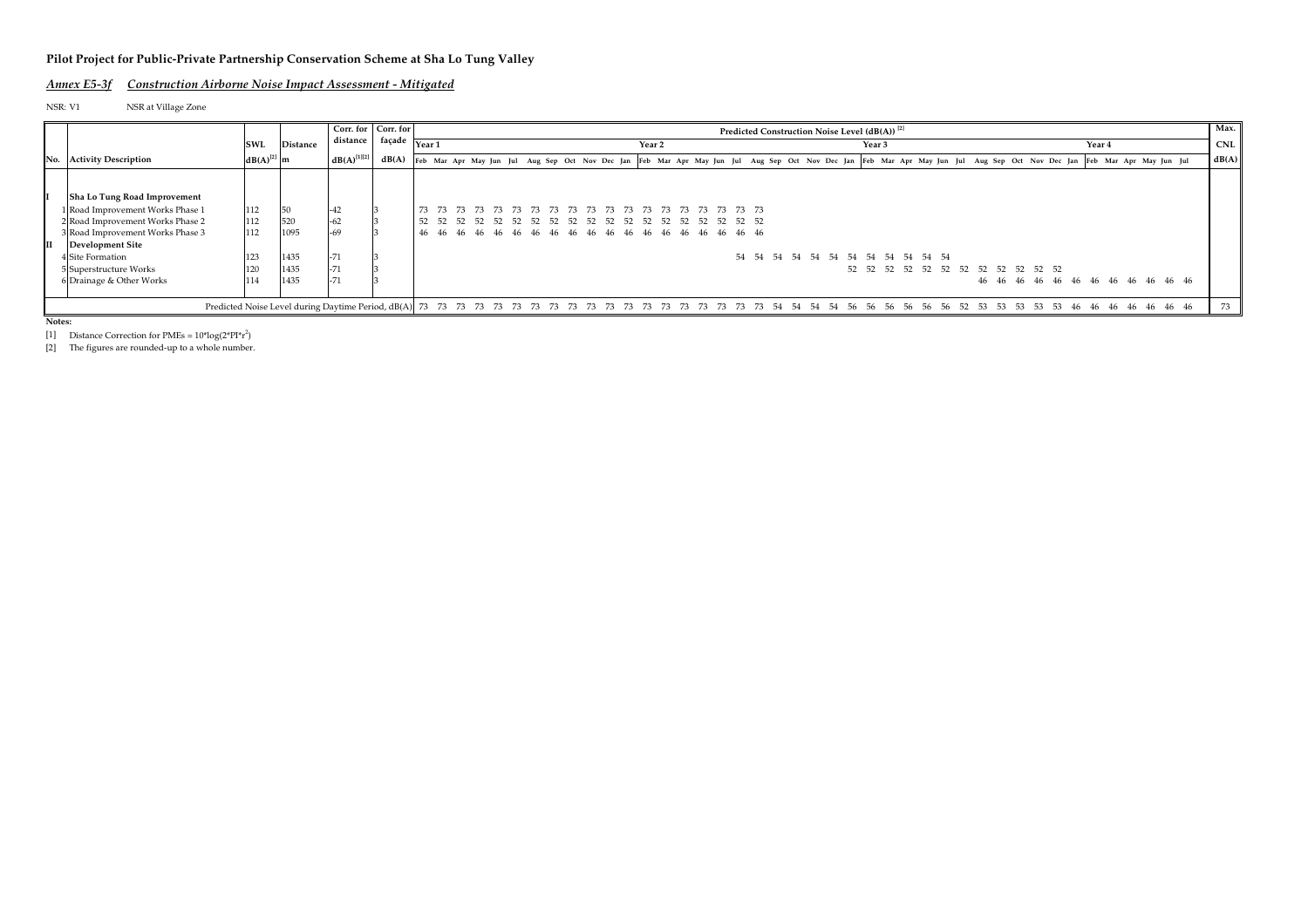#### *Annex E5-3g Construction Airborne Noise Impact Assessment - Mitigated*

NSR: V2 NSR at Village Zone

|                                  |                 |                 | Corr. for Corr. for                  |                                                                                                                                                                               |  |  |  |  |                   |  |             |  | Predicted Construction Noise Level (dB(A)) <sup>[2]</sup> |                   |     |     |            |     |     |                                        |              |  |        |  |                                        | Max.       |  |
|----------------------------------|-----------------|-----------------|--------------------------------------|-------------------------------------------------------------------------------------------------------------------------------------------------------------------------------|--|--|--|--|-------------------|--|-------------|--|-----------------------------------------------------------|-------------------|-----|-----|------------|-----|-----|----------------------------------------|--------------|--|--------|--|----------------------------------------|------------|--|
|                                  | <b>SWL</b>      | <b>Distance</b> | distance façade $\sqrt{\frac{1}{2}}$ |                                                                                                                                                                               |  |  |  |  | Year <sub>2</sub> |  |             |  |                                                           | Year <sub>3</sub> |     |     |            |     |     |                                        |              |  | Year 4 |  |                                        | <b>CNL</b> |  |
| No. Activity Description         | $dB(A)^{[2]}$ m |                 | $dB(A)^{[1][2]}$                     | dB(A) Feb Mar Apr May Jun Jul Aug Sep Oct Nov Dec Jan Feb Mar Apr May Jun Jul Aug Sep Oct Nov Dec Jan Feb Mar Apr May Jun Jul Aug Sep Oct Nov Dec Jan Feb Mar Apr May Jun Jul |  |  |  |  |                   |  |             |  |                                                           |                   |     |     |            |     |     |                                        |              |  |        |  |                                        | dB(A)      |  |
|                                  |                 |                 |                                      |                                                                                                                                                                               |  |  |  |  |                   |  |             |  |                                                           |                   |     |     |            |     |     |                                        |              |  |        |  |                                        |            |  |
| Sha Lo Tung Road Improvement     |                 |                 |                                      |                                                                                                                                                                               |  |  |  |  |                   |  |             |  |                                                           |                   |     |     |            |     |     |                                        |              |  |        |  |                                        |            |  |
| Road Improvement Works Phase 1   | 110             |                 | $-38$                                |                                                                                                                                                                               |  |  |  |  |                   |  | 75 75 75 75 |  |                                                           |                   |     |     |            |     |     |                                        |              |  |        |  |                                        |            |  |
| 2 Road Improvement Works Phase 2 | 112             | 370             | $-59$                                |                                                                                                                                                                               |  |  |  |  |                   |  |             |  |                                                           |                   |     |     |            |     |     |                                        |              |  |        |  |                                        |            |  |
| 3 Road Improvement Works Phase 3 | 112             | 995             | $-68$                                |                                                                                                                                                                               |  |  |  |  |                   |  |             |  |                                                           |                   |     |     |            |     |     |                                        |              |  |        |  |                                        |            |  |
| <b>Development Site</b>          |                 |                 |                                      |                                                                                                                                                                               |  |  |  |  |                   |  |             |  |                                                           |                   |     |     |            |     |     |                                        |              |  |        |  |                                        |            |  |
| 4 Site Formation                 | 123             | 1360            | $-71$                                |                                                                                                                                                                               |  |  |  |  |                   |  | 55          |  | 55 55 55 55 55 55 55 55 55 55 55                          |                   |     |     |            |     |     |                                        |              |  |        |  |                                        |            |  |
| 5 Superstructure Works           | 120             | 1360            | $-71$                                |                                                                                                                                                                               |  |  |  |  |                   |  |             |  |                                                           |                   |     |     |            |     |     | 53 53 53 53 53 53 53 53 53 53 53 53 53 |              |  |        |  |                                        |            |  |
| 6 Drainage & Other Works         | 114             | 1360            | $-71$                                |                                                                                                                                                                               |  |  |  |  |                   |  |             |  |                                                           |                   |     |     |            |     |     |                                        |              |  |        |  | 46 46 46 46 46 46 46 46 46 46 46 46 46 |            |  |
|                                  |                 |                 |                                      |                                                                                                                                                                               |  |  |  |  |                   |  |             |  |                                                           |                   |     |     |            |     |     |                                        |              |  |        |  |                                        |            |  |
|                                  |                 |                 |                                      |                                                                                                                                                                               |  |  |  |  |                   |  |             |  |                                                           | .57               | .57 | .57 | .57<br>57. | -53 | -54 | -54                                    | - 54<br>- 54 |  |        |  | 54 46 46 46 46 46 46 46                | 75         |  |

**Notes:**

[1] Distance Correction for PMEs =  $10*log(2*PI*r^2)$